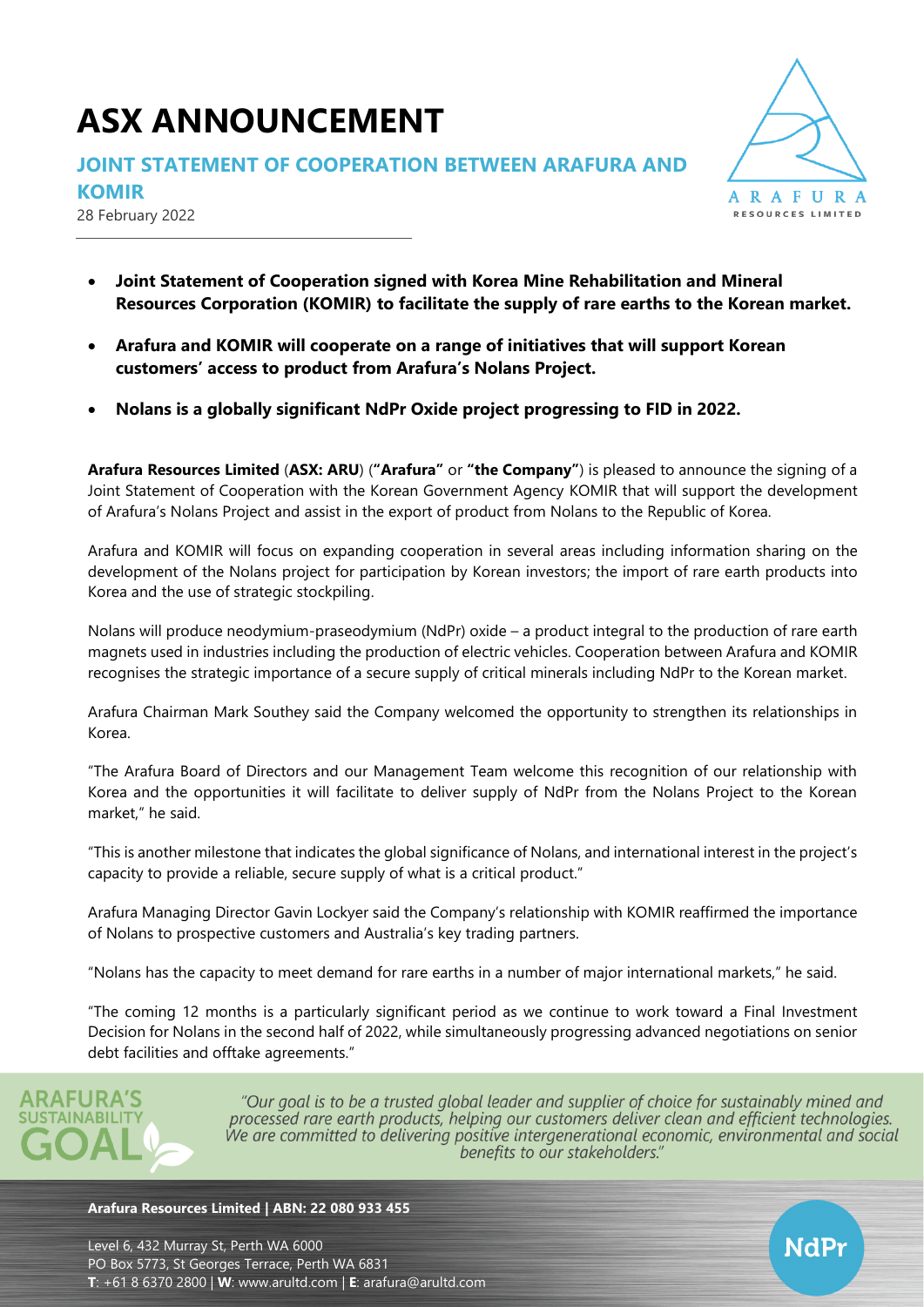

# 28 February 2022 | **ASX Announcement JOINT STATEMENT OF COOPERATION BETWEEN ARAFURA AND KOMIR**

The signing between Arafura and KOMIR took place in the same week as talks in Canberra between the Australian Government and a Korean delegation led by Ministry of Trade, Industry and Energy Vice Minister Kiyoung Park. The delegation's visit also included the signing of a memorandum of understanding between the Minerals Council of Australia and KOMIR to strengthen cooperation on the exploration and development of critical minerals in Australia.

### **-ENDS-**



*Caption: Signing of Joint Statement of Cooperation between Arafura Resources and Korean Government Agency KOMIR. Left to right: Xavier Simonet (CEO - Austrade), Mark Southey (Chairman - Arafura), Kyu-Yearn Hwang (President - KOMIR), Kiyoung Park (Vice Minister - Ministry of Trade, Industry and Energy).*

#### **About the Nolans Project**

Arafura's Nolans Project is a rare earth ore to oxide mine and processing facility in the Northern Territory. The project is Australia's first vertically integrated rare earths operation, where its single site mining and processing operations (including waste disposal) will provide a secure and traceable supply chain to meet domestic and international economic and security interests and the ESG needs of global customers.

Nolans has received Major Project Status from the Northern Territory (refer to ASX Announcement dated 31 July 2020) and support from Federal Ministers (refer to ASX Announcement dated 13 May 2021). In 2021 Arafura received conditional letters of support for debt facilities from Export Finance Australia (EFA) and the Northern